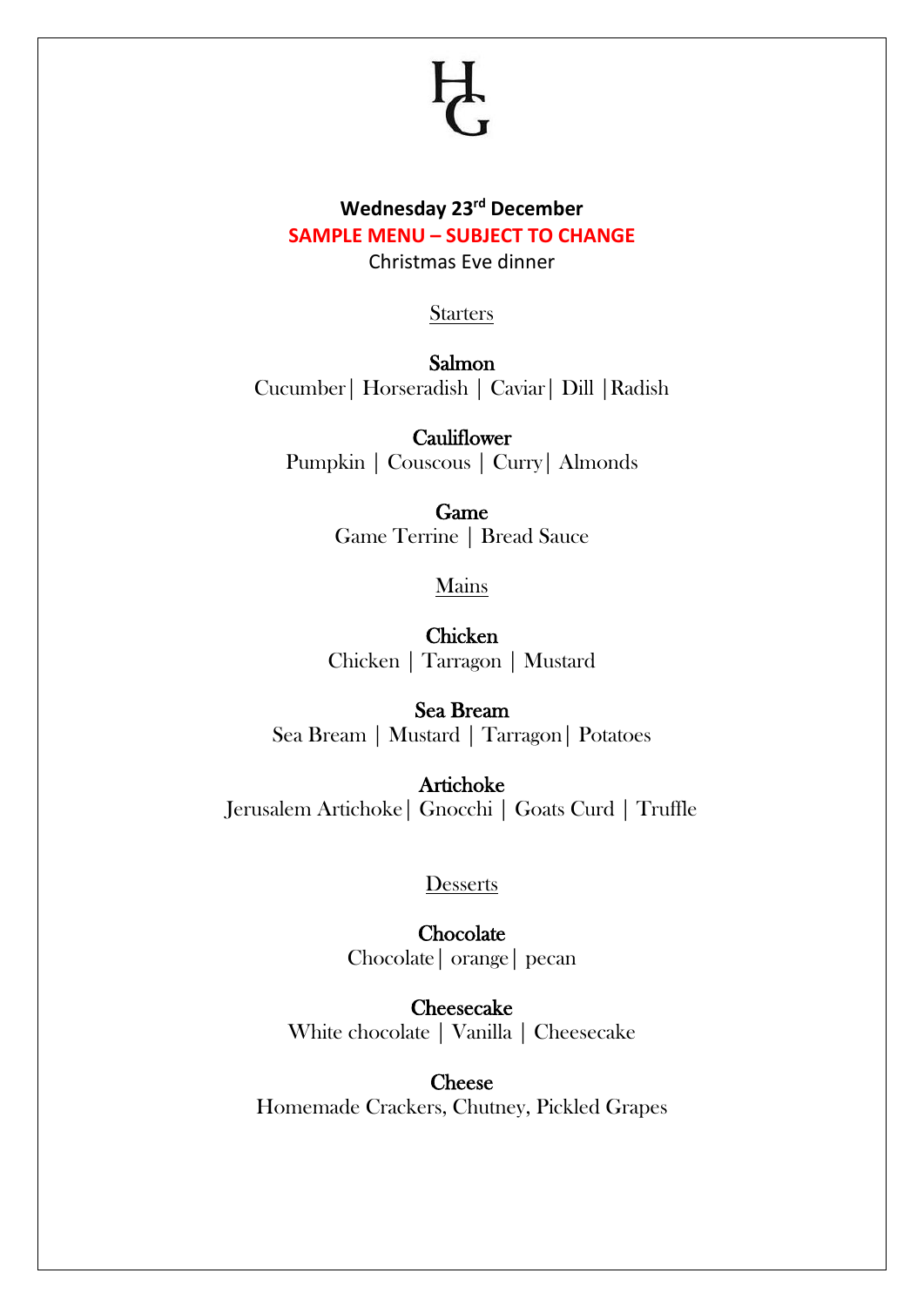### **Christmas Eve SAMPLE MENU – SUBJECT TO CHANGE**

## Signature Tasting Menu

Snacks Vichyssoise | Parsley | Anchovy Smoked Cheese | Walnut Cornetto

Bread Sourdough Bread | Flavoured Butter

Tomato Heritage Tomato | Chive | Courgette | Yogurt

**Celeriac** Celeriac | Duck Liver | Mushroom |Brioche

> Lemon Sole Fregola | Caper | Lemon

 Beef Sirloin | Short Rib | Shallot | Spinach | Tarragon

> Apple Blackberry | Apple| Cinnamon

**Chocolate** Chocolate | Cherry | Pistachio

## Coffee and Petit Fours

The tasting menu is designed to be enjoyed by the whole table. Please allow approximately 2.5 hours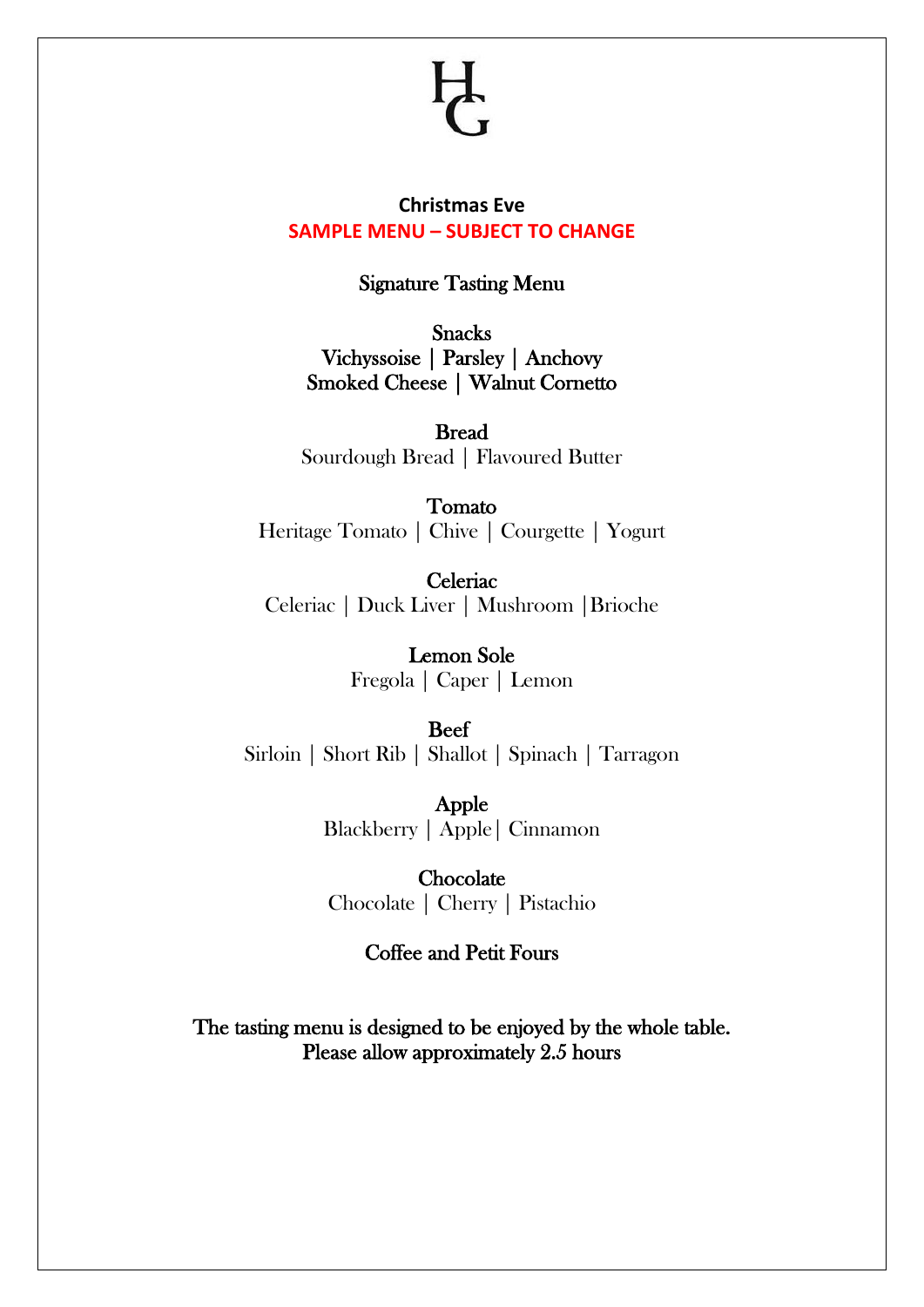#### **Christmas Day**

5 Course Christmas Dinner with arrival Champagne **SAMPLE MENU – SUBJECT TO CHANGE**

# TASTING MENU

**Snacks** Oyster, | Sorrel | Apple White Gazpacho | Grape | Almond

## House Sourdough Bread

**Starter** 

Scallop Apple | Chorizo | Cauliflower

## Mains

**Turkey** Turkey | Stuffing | Chipolata |Potatoes | Parsnip |Red Cabbage | Sprouts Or

> Halibut Pan Fried Halibut| White Bean | Golden Raisin | Verjus

# Pre-Dessert

Apple Apple | Blackberry | Crumble

## Dessert

Christmas Pudding Christmas Pudding | Rum| Prune | Brandy Snap

# **Coffee**

Selection of Petit Fours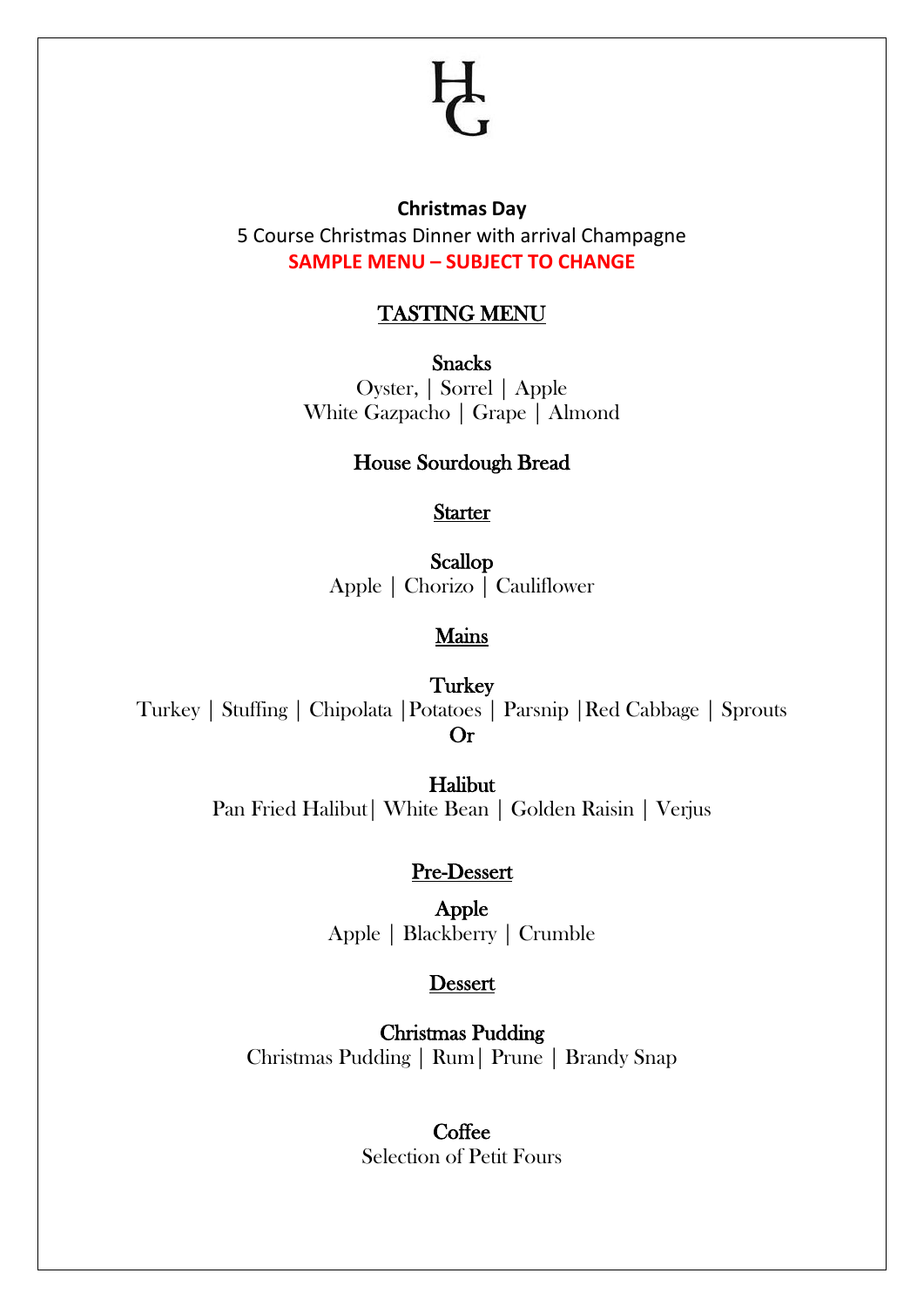## Christmas Day Evening Buffet **SAMPLE MENU – SUBJECT TO CHANGE**

#### **Starters**

Glass Noddle Salad Lime | Cashew | chilli

Larb Gai Chicken | Salad | Mint

Chopped Thai Salad Peppers| Carrots| Peanut

### Mains

Lamb massaman Pea nut | lime | potato | chilli

Bangkok-style Noodles Shallot | Peppers | Ginger | Tofu

Sides

Saffron Rice Green Bean | Garlic

#### Dessert

Sticky Rice Coconut | Mango

Thai Fried Bananas Banana | star anise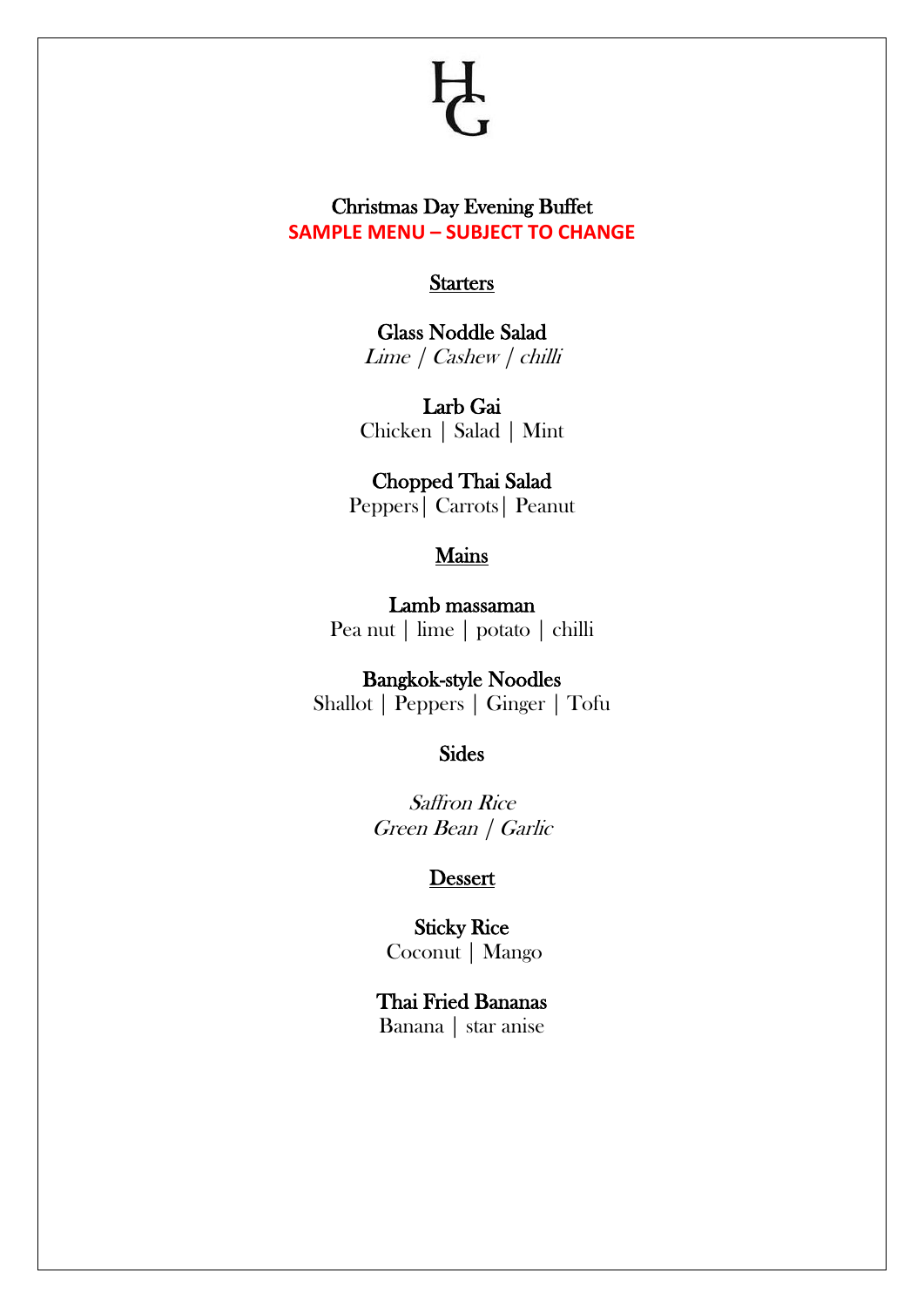# **26th December 2022** Festive Afternoon Tea **SAMPLE MENU – SUBJECT TO CHANGE**

### Sandwiches

Spice Egg Mayonnaise Cucumber with Cream Cheese and Mint Roast Turkey with Cranberry poached Salmon with Dill

### Freshly Baked Scones Served with Strawberry Jam Clotted Cream

### Pastries

Red Devil Cake with Sherbet Frosting Mulled Wine Macaroon White chocolate and vanilla cheesecake Holbeck Mince Pie

# OR packed lunch (+£5 per person) **SAMPLE MENU – SUBJECT TO CHANGE**

### Sandwiches

Spice Egg Mayonnaise Cucumber with Cream Cheese and Mint Roast Turkey with Cranberry Poached Salmon with Dill Vegetable Crisps

**Pastries** White chocolate and vanilla cheesecake Holbeck Mince pie

Flasks of tea, coffee